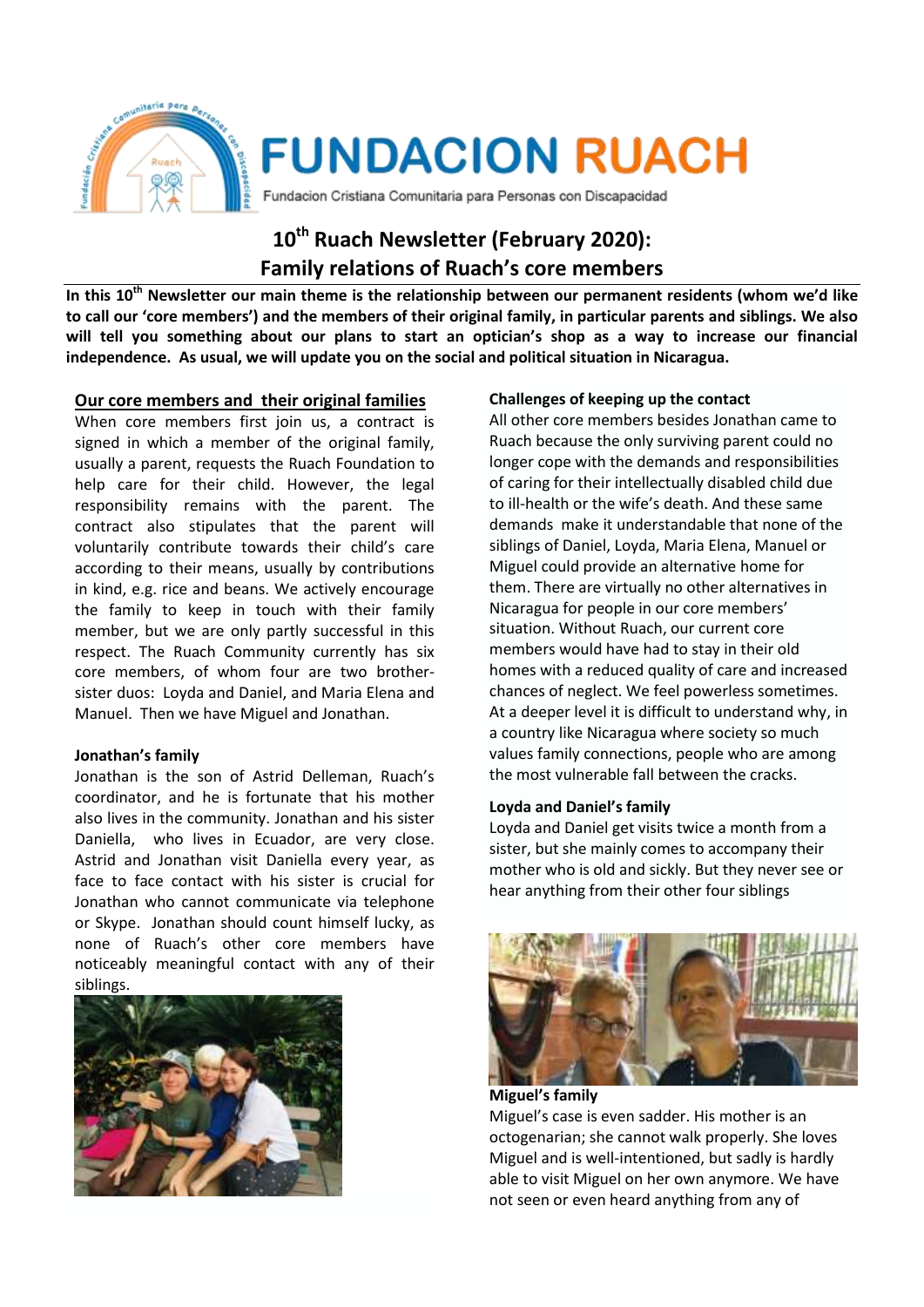Miguel's three sisters, although one of them owns a vehicle. One of Miguel's brothers-in-law was appointed as Miguel's legal representative, and he initially visited Miguel regularly, but in the past year he has lost touch in spite of our phone calls to make him more active. The main contact Miguel now has with his family is a little parcel that his mother sends every month as a contribution to his upkeep at Ruach. Fortunately, Miguel seems to be enjoy being at our home. He often uses the word 'mama', but so far it is not clear to us what emotional content the word has for Miguel. He appreciates the help and attention that our staff give him and loves getting a cuddle.

### **Maria Elena en Manuel's family**

Napoleon, the father of Maria Elena and Manuel, lives in an isolated place a long-day's journey away. Telephone connections to Juigalpa are poor, so the amount of contact he has had with his children since they joined us is less than what he and we would have hoped. Part of the problem of living so far away is that the father is in a different world which makes it hard for him to imagine how much pleasure a simple telephone call would give to his children, especially for Manuel who functions at a higher level, and is more aware of the recent death of his mother and lack of contact with his father. And none of their siblings have been in touch.

#### **A father-of-'good will'**

Recently the father sent a message that he wanted to visit Ruach, so I suggested a Wednesday, our special day for a trip to the swimming pool, for him to be able to watch his children's newly acquired skills! I decided not to mention the planned visit to Manuel and Maria Elena to prevent disappointment if something were to crop up to stop the father from coming.

But Napoleon made it! He arrived loaded with home grown cooking bananas, fruit and vegetables. And moreover, in time to join us to the pool together with a half-brother and half-sister of Manuel and Maria Elena. Maria Elena was immediately happy when she saw her father, but Manuel needed time for the ice to break. But after a while he started to enjoy his father's visit. Napoleon was very vocal about his pleasure to see his children's progress in the water, and his children were beaming with pride. It was the right context to work with Napoleon to get Maria Elena and Manuel registered as Nicaraguan citizens.

**"To be or not to be?; that's (still) the question"** Unlike her younger brother, Maria Elena was registered at birth 26 years ago, but her parents did not start a procedure to apply for an identity card when she turned 16. An identity card is a 'must' in Nicaragua to prove that you exist and to get access to all sorts of services, including health and education.



It's relatively easy for Maria Elena to apply for an identity card as she has already got a birth certificate. However, for her brother who has not got one, (a situation very common in Nicaragua), it is difficult. Last August Napoleon and I made enquiries at the Population Register's Office what would be needed to get an identity card for Manuel. We were given a long check list of documents to be handed in as well as the prospect of handing in these documents in person in the capital Managua. Napoleon's courage sank into his boots when he heard this.

This time we tried a different channel, the Election Council. We were helped by a very nonbureaucratic clerk with a practical approach to Napoleon's predicament: *" 'Not officially married', and 'mother died' equals to 'one-parent family', hence far less paperwork",* and so on. Napoleon was happy as the simplified process seemed 'do-able', and, although not easy, could not have been easier. He promised to return next week with the required paperwork to start the procedures to obtain an identity card for both his children. It would also be a burden off his conscience. So we now put all our energy into reaching a happy ending for Maria Elena and Manuel to become full-fledged Nicaraguan citizens. Let's pray Napolean keeps up his motivation, and that we are not confronted with unexpected bureaucratic demands in the remaining procedures.